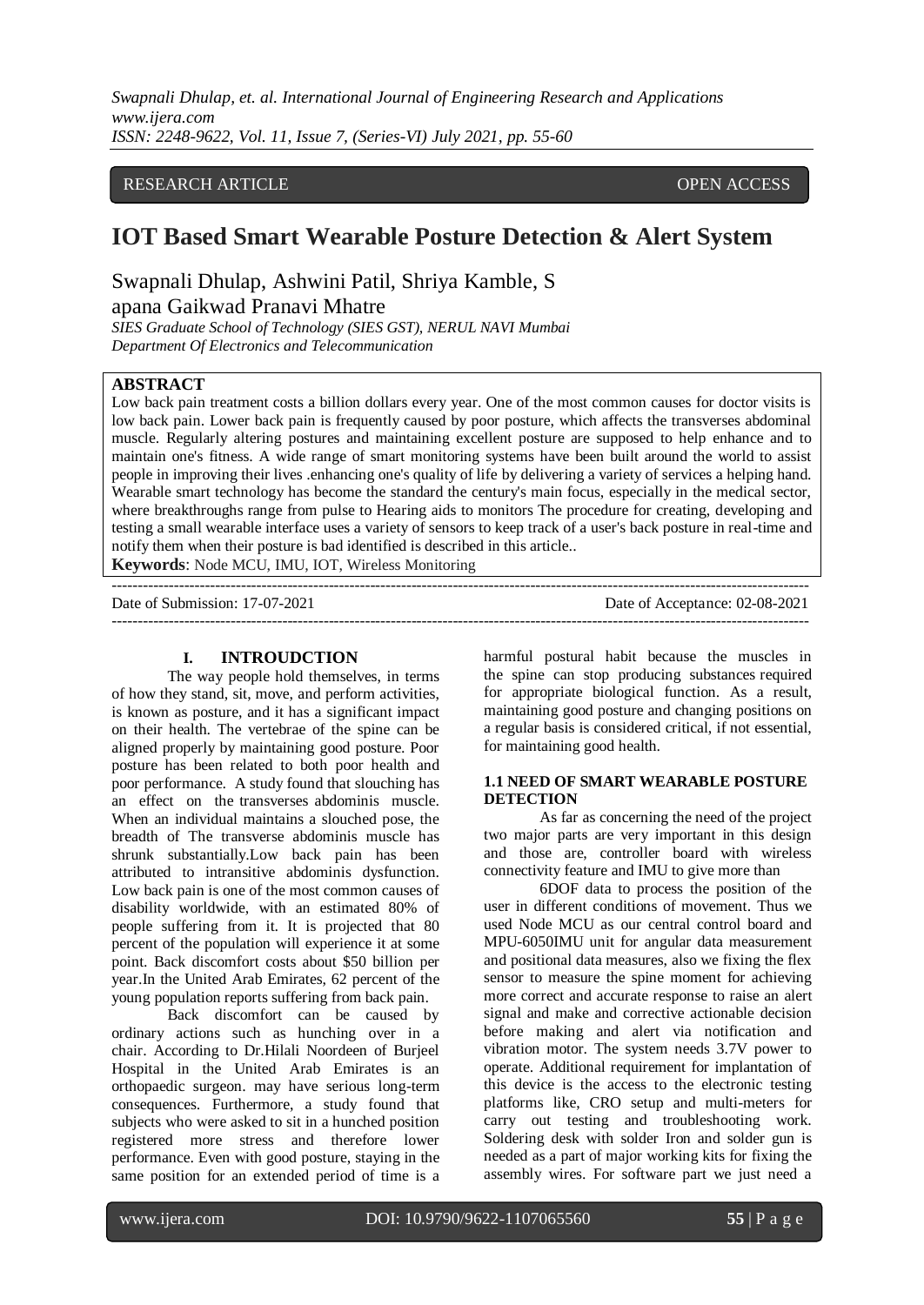laptop enabled with internet and Arduino IDE installed onto it, with suitable library files accessible for handling IOT operations.

#### **1.2.Existing System and proposed system**

The back pain relief systems and back posture corrective safety gadgets are readily available in bulk in market as shown in figure(1)  $\&$ figure(2), but all are not supported for continues uses as well their dimensions are differently designed which may results in variable results which tries to fulfill the basic need of the person in curing him/her from back pain and get relief, but these designs may have magnetic strips for providing magnetic therapy is suggestible for using limited time not on continues basis. In that too, becomes difficult to correct the posture in many cases as these belts are having no smart functioning system which can gives and alert when goes in wrong posture for longer time, thus few of the researches goes into this direction and some of the belts were served as a result of this studies and they have electric vibration therapy and some physical alert mechanism involved into it which improves results, thus our interest goes into this field and we found a lack of accuracy into correction mechanism which delays the results and thus user needs to wear the belt for longer period thus we come up across a study in which the



electronics based system can be implemented which can present the data as well as the alert via wireless connectivity using IOT concept and physical signals too as an alert to the user, where as in this user has the control of monitoring his posture during daily basis and correct it to the allowable and scientifically correct manner with the help of data

notified by the system on his mobile device. Here the making the improvement in older posture mechanism is taken place with use of belt design and its dimension points though the electronic system is involved inside the package which can drive entire mechanism. Thus result can be achieved comparatively in shorter period of time.



Fig3.Electrically operated existingsystem-3

l

www.ijera.com DOI: 10.9790/9622-1107065560 **56** | P a g e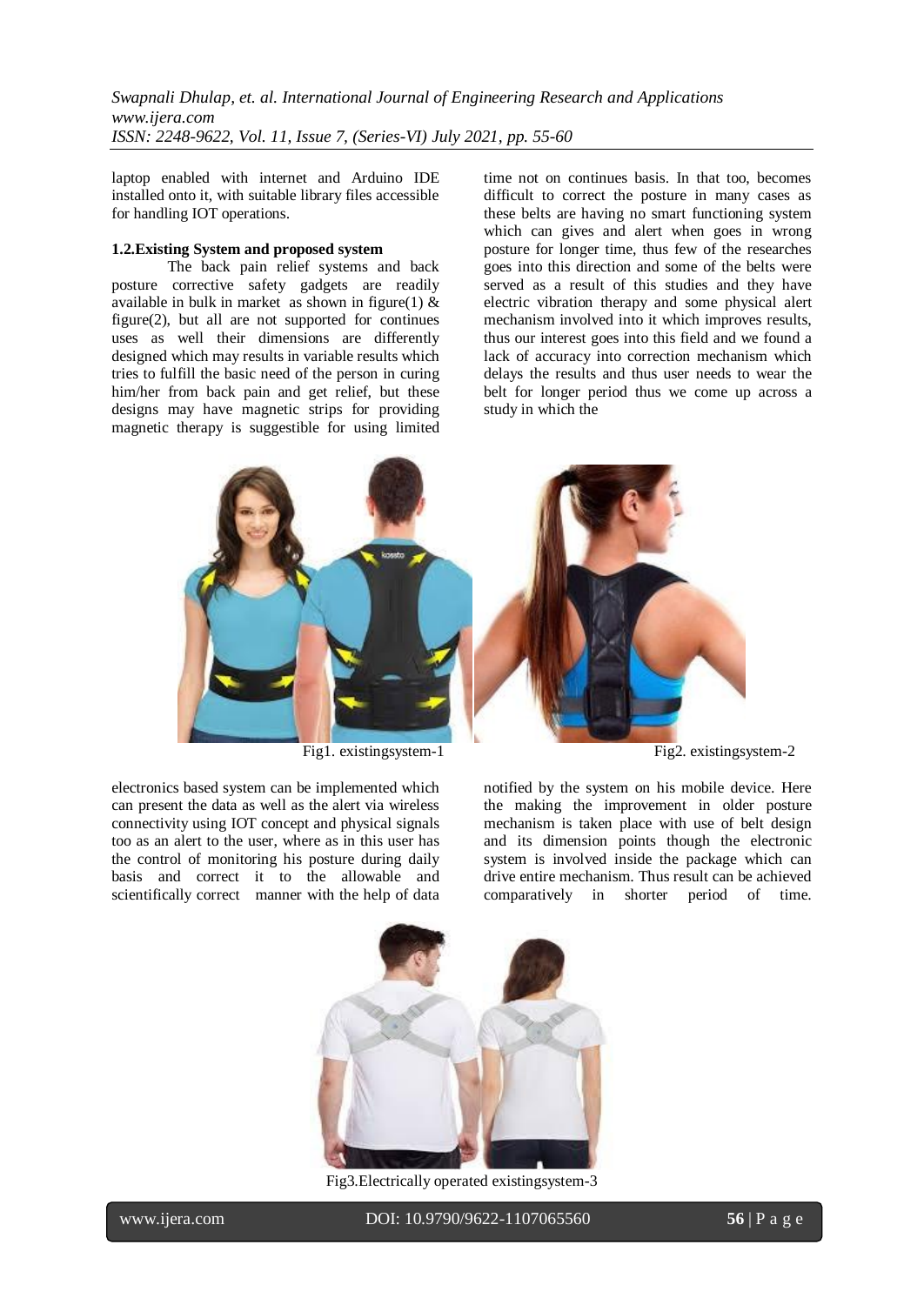

**Fig 4 : Block Diagram of Smart wearable posture detction and alert system**

The sensor unit mainly collects data based on the user's movement of the back or more specifically, the spine. This data is then sent to the control unit for data processing. The control unit makes decisions based on the rotational data along with flex sensor data obtained from the sensor unit. Both sensing units and control units are powered by the power unit. It is responsible for supplying power to the whole system though a battery and a charger

## **III. FLOW CHART**

The data flow and the decisions taken by the microcontroller is explained in the figure below and it's followed by a description that will clarify each case in the chart.



**Fig 5 : Flow chart of smart wearable posture detction and alert sysytem**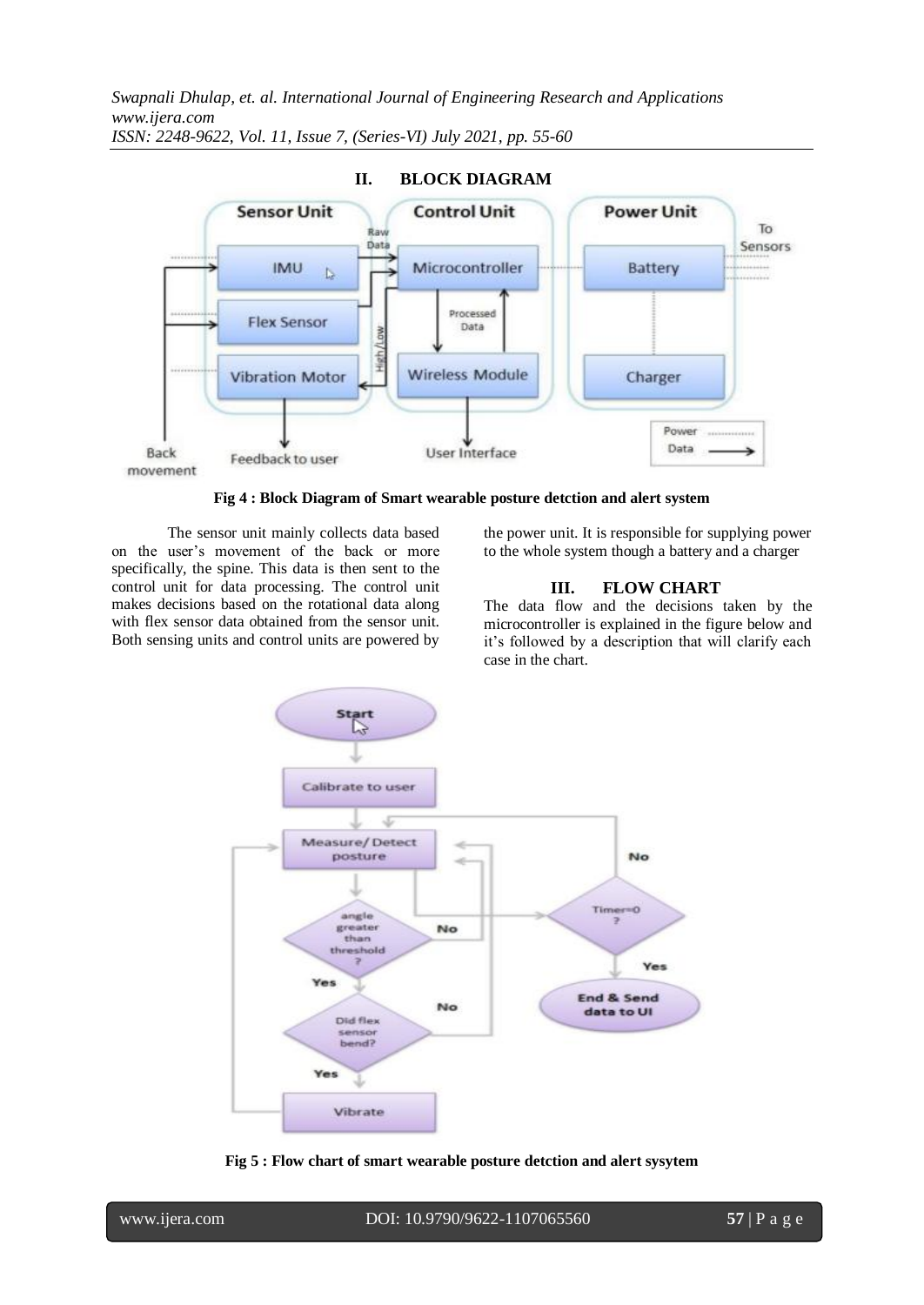1) Start – Device is turned on.

2) Calibrate to User - The microcontroller will create a reference in the first 10 seconds the user wears the device and stands still for calibration. 3) Measure/Detect Posture – The angle is being calculated by the microcontroller. 4) Send to Wifi - The calculated angles will be sent

to the Wifi to be sent to a user interface. 5) Angle Greater Than Threshold? - Microcontroller compares between the measured angle with the reference angle and based on that and the next case it will decide if the user is having a good posture. 6) Did Flex Sensor Bend? - Microcontroller checks if the flex sensor bent. If it did, then it means that the user is slouching, but if it didn't, it means that the user is bending.

7) Vibrate - If poor posture is detected (based on the previous two cases), the microcontroller sends a high signal to the buzzer which will cause it to vibrate to notify the user to adjust their posture. 8) Timer =  $0$ ? – This means that previously calibrated posture doesn't have to be maintained and the user can move.

9) End & Send to User Interface - The angular data will be sent to a use interface so the user can keep track with his progress.

## **IV. METHODOLOGY**

The proposed system is operates on 3.3V power supply, initially when its turned on after wearing the system will get initialized by the nodeMCU and the connectivity will be established and checked by sending the handshaking signals between user mobile and our system, once the connectivity is established, the IMU and flex will be functioning and on varying the posture by user more than said minimal timer set the nodeMCU will get input signals from sensors whose data get compared with prestore data set of ideal postures and if the comparison found inappropriate or not accordingly the signal and alert notification for correcting the posture of user is sent on app and displayed as well as the vibrational motor will actuated which make user aware about improper.



**Fig 6 : Posture detection chip**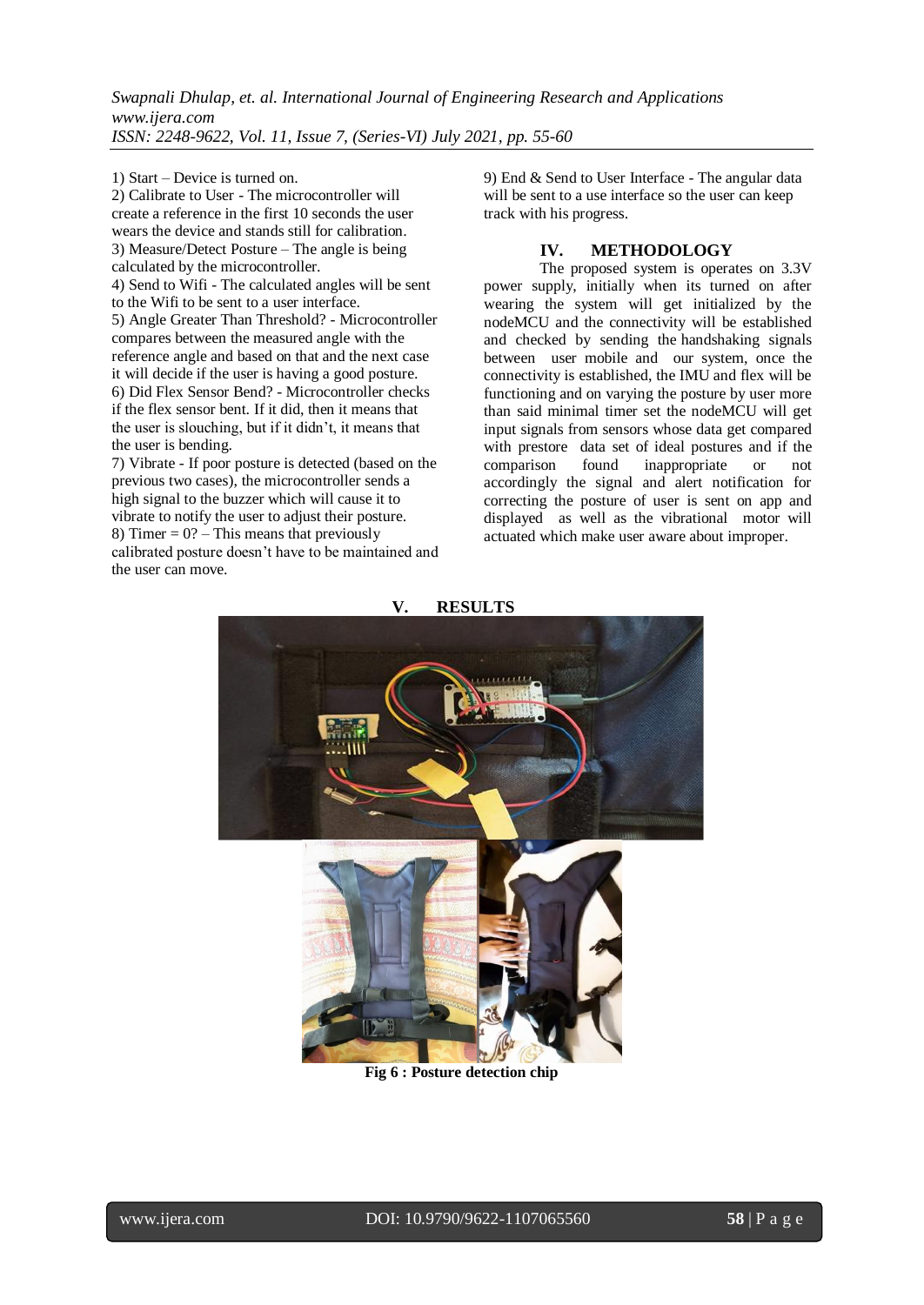

**Fig 7: Evaluation result.**

| TABLE1 Tri-Axialreadingofposture. |
|-----------------------------------|
|                                   |

| Axis | The ELI THE AMERICAN CHUPOSITIC.<br>Rangeofvalueobservedfor correctposture |             |
|------|----------------------------------------------------------------------------|-------------|
|      | $X > = 90$                                                                 | $X < = 90$  |
|      | $Y > = 140$                                                                | $Y < = 180$ |
|      | $Z > = 70$                                                                 | $Z < = 100$ |

"Any other range observed below threshold & this range, will be stated as "incorrect posture." We, saw that while standing we got the correct reading of correct posture, now we'll see the readings in sitting

position and observe the correct reading in sitting position .